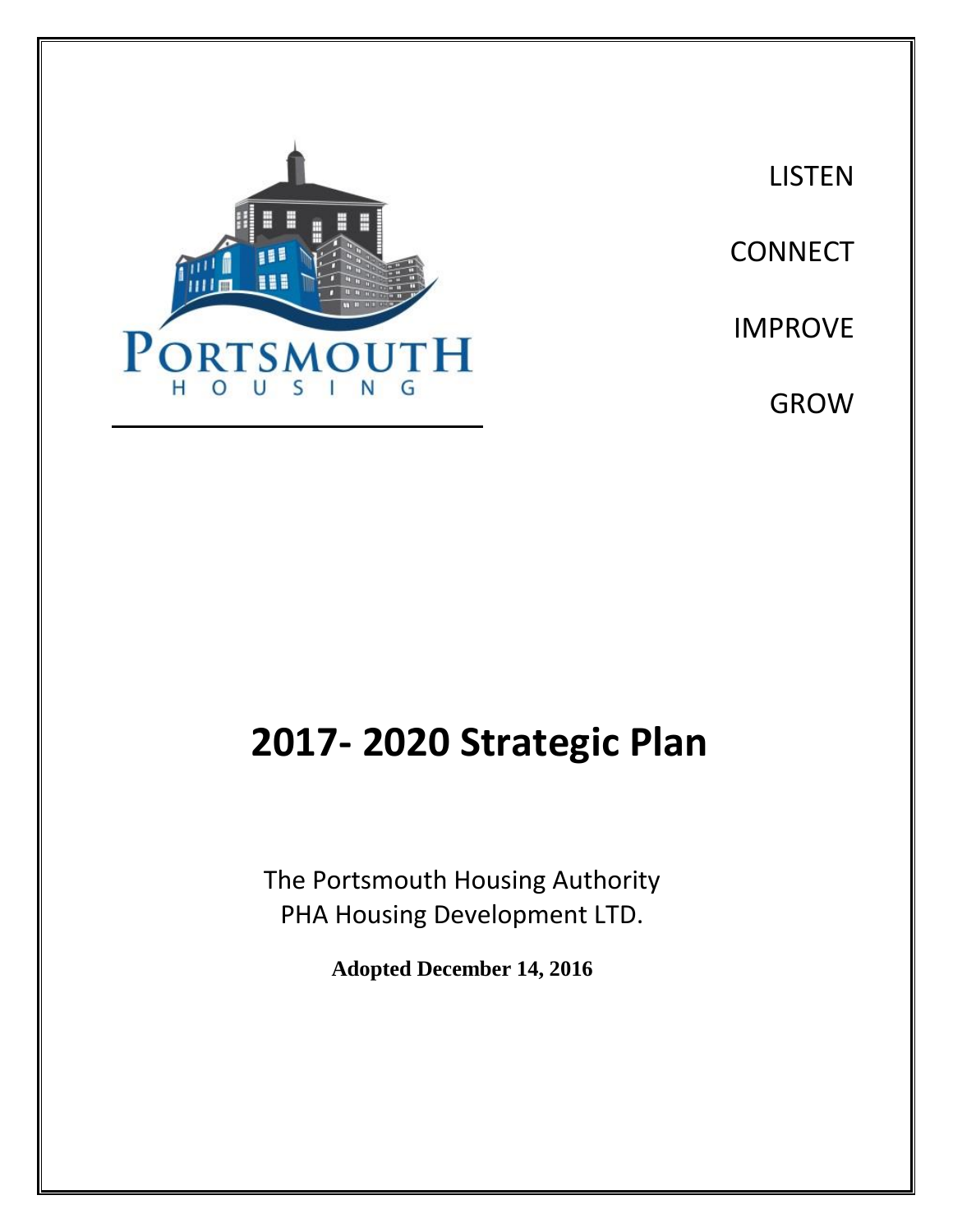#### **Portsmouth Housing Authority History and Mission**

The Portsmouth Housing Authority was established by the City of Portsmouth in 1953 to address the shortage of safe, sanitary and affordable housing for low income people in the city. The PHA built its first development at Gosling Meadows in 1959 and by 1973 had developed six different public housing properties in the City with a total of 421 apartment units. The PHA also played the ongoing role of Property Manager after these properties were developed.

During this time, the PHA was also tasked as the lead agency for two major Urban Renewal projects in the city. The Vaughn Street and Marcy Street projects impacted more than 200 different commercial and residential properties in the city. While controversial, both of these projects were among the first in the nation to add a preservation component to Urban Renewal, the most celebrated of which led to the creation of the historic Strawbery Banke Museum.

Throughout the 1970's the PHA expanded the services it offered to its mostly senior citizen residents. During this time the PHA sponsored and managed a variety of service programs including a Respite Care Program, Meals-on-Wheels, the Portsmouth Senior Center, Senior Transportation Services and a variety of recreational programs for the children and families who call PHA properties their homes.

Beginning in 1996, the PHA began redeveloping historic properties in the city using the Low Income Housing Tax Credits and a variety of public and private financing. This mixed finance model was used for the redevelopment of the former Atlantic Heights School, Cottage Hospital and Lafayette School which together added an additional 60 units of affordable senior housing in the City. This model was also used to modernize the aging Ridgewood Apartments which would become Wamesit Place, home to one-hundred Portsmouth families.

The PHA also operates a Housing Choice Voucher (Section 8) program which provides portable subsidies for qualified families to rent privately owned affordable housing. Currently the program manages 406 vouchers being used with 164 landlords throughout the region.

The PHA is an independent Special-Purpose local government entity that is governed by a six member Board of Commissioners. These Commissioners are appointed by the Mayor of Portsmouth and serve five-year terms. The PHA also has an affiliated 501(c)3 non-profit organization PHA Housing Development LTD. which serves as the General Partner of PHA's tax credit portfolio. Together, these organizations appoint an Executive Director who is responsible for the day to day operation of the organization.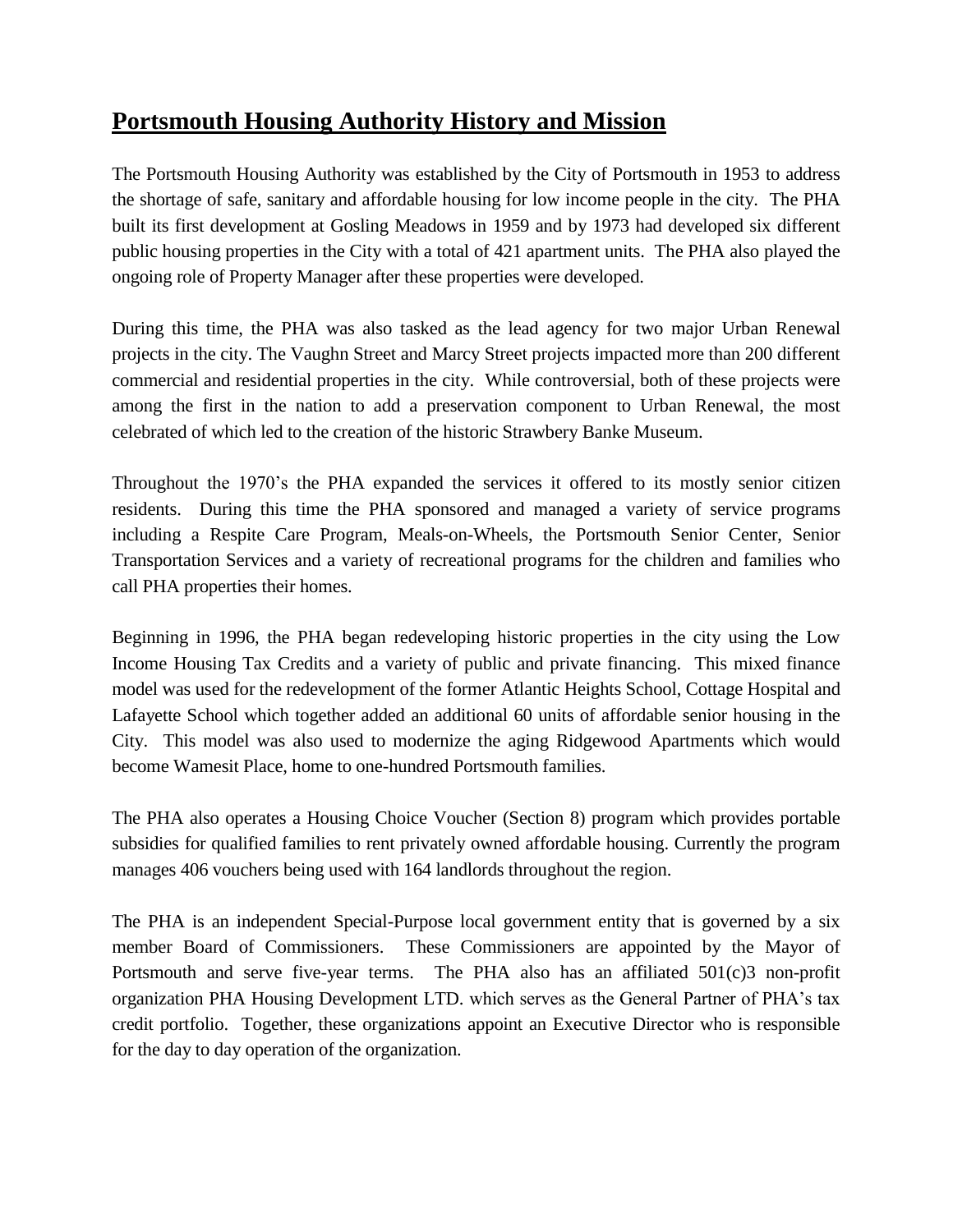#### **Purpose of Strategic Plan**

In 2015, Portsmouth Housing's Commissioners, Directors and staff agreed on the need for a comprehensive Strategic Plan to help guide our priorities over the next 3 to 5 years. This was informed by internal and external pressures on both the organization and the residents we serve.

Some of these internal pressures included growing pains associated with technology and modernization improvements, staff succession planning, new accounting requirements, changes in the job market, the increasing challenges of managing an increasingly diverse population. The external pressures being placed on the PHA included a changing policy environment, continued fiscal constraints, a growing demand for services and an aging population.

We also acknowledged the value of an organization that is both aspirational and realistic. We believed that having thoughtful stated goals and objectives would allow us to focus our resources on top priority objectives, plan for staff recruiting and training, inform budget decisions and bring clarity to the core values that guide us.

We agreed that the plan should be aspirational in its goals, but realistic in its objectives and strategies. We also agreed that a new plan would help us better communicate our priorities in order to gain support from residents, staff and the greater community.

Above all, the most important purpose of creating a strategic plan is to give focus to our core values which is to keep the interest of our residents, no matter what their goals or needs are, in the forefront of all that we do.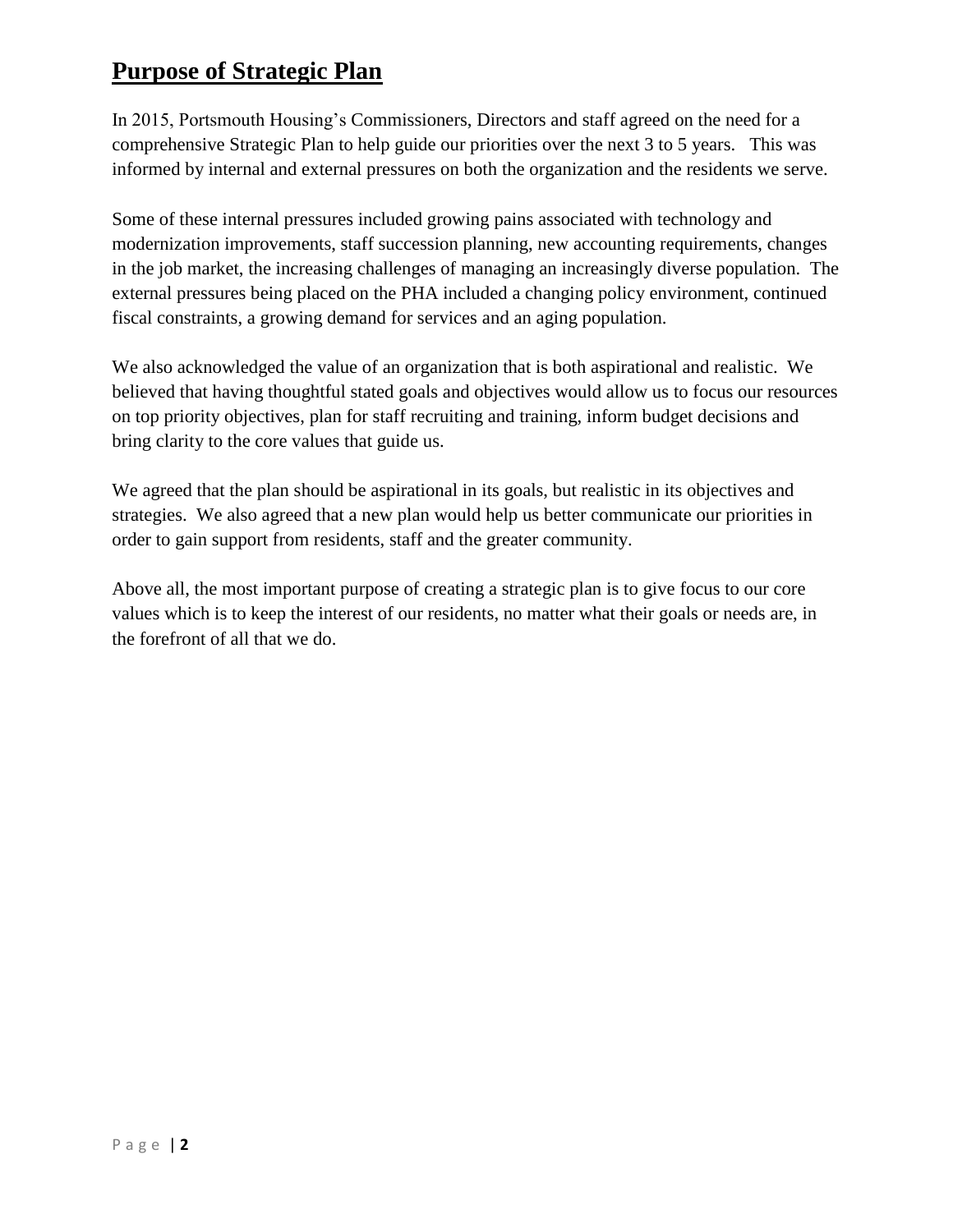#### **The People We Serve**

Approximately 1,000 people call Portsmouth Housing Authority properties their home. Our 606 owned and managed housing units are spread among twelve different developments throughout the city and our Housing Choice Voucher (Section 8) program serves an additional 400 families. The PHA is the largest Housing Authority per capita in New Hampshire, housing nearly 5% of the total population of the City. Over 85% of these residents earn less than 30% of what HUD classifies as "Extremely Low Income".

All PHA residents are unique with different goals, aspirations, abilities and challenges. The needs of these residents vary widely with the age, disability, presence of children, absence of one or more parents, physical and mental health, income, proximity to family and countless other factors.

Many of our residents suffer from overall poor health due to substance abuse, lack of medical care, transportation, home care services, legal aid, food aid, benefits assistance, job training higher education counseling and so much more.

While many of our families only live in subsidized housing for a short time, many others remain stuck in a state of chronic scarcity and are dependent housing subsidies most of their lives and often into the next generation or beyond. Nationwide, studies show that more than half of the people who are born into the lowest 20% of income earners will never make it to the middle 20% and will never experience the security and opportunity for upward mobility that is afforded to the middle class.

Still there are others who do break this cycle of persistent scarcity by building assets, building credit, improving their health, taking advantage of educational opportunities and making good use of the resources around them. This growth can take place without any guidance or delivering of any services to these residents, while others prosper because they were provided with and encouraged to use the wide variety, although sometimes scarce, governmental, non-profit or faith based services that are designed to alleviate poverty.

The PHA also houses several hundred Senior Citizens in Portsmouth. These seniors are typically not pursuing opportunities for upward mobility, but instead are seeking safe, comfortable and permanently affordable housing that helps to improve the quality of their life in their later years.

The PHA also houses hundreds of people with physical, mental and developmental disabilities. In fact, while it is not a specific part of our mission, the PHA is the most critical part of the mental health system in the region due to the fact that services for people who suffer from mental illnesses are nearly impossible to provide to people without stable housing.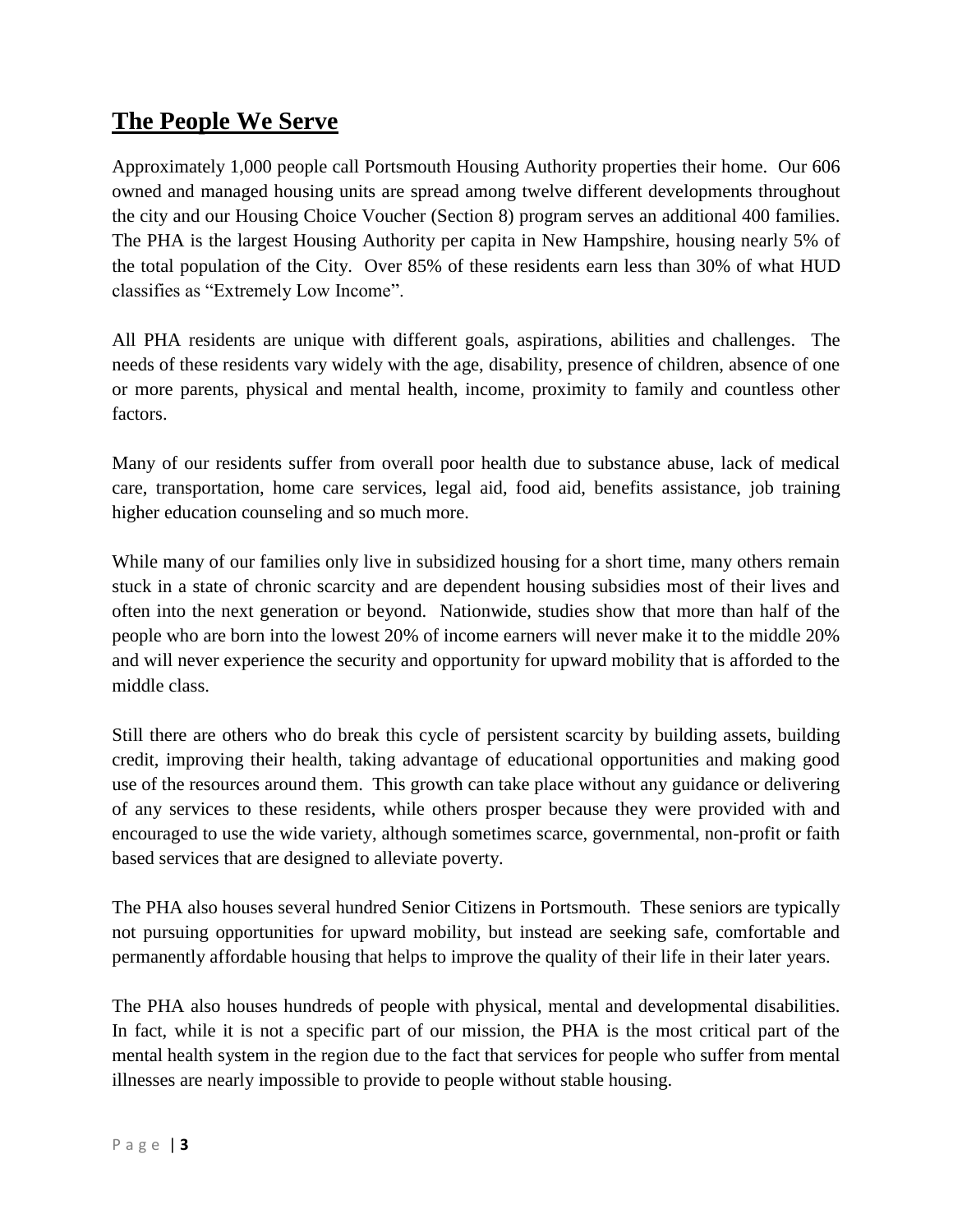#### **Community Leader Interviews**

Executive Service Corp. (ESC) consultants interviewed 49 individuals for this project in February and March, 2016. These consisted of twenty-five face-to-face interviews, twenty interviews by phone, and four returns of written surveys.

These individuals represented dozens of organizations including City Government, regulatory agencies, human services providers, as well as Portsmouth Housing's Commissioners, Directors and Staff. The following are findings from this process:

- Community leaders report quality of working relationships with PHA staff is excellent and the assessment of the quality of service provided by PHA is described as good to excellent.
- Some individuals observe that there are human services available in the communities that do not reach varying numbers of eligible PHA residents.
- Some residents report that their "quality of life" falls short of what they hope for. This should be properly assessed through survey.
- There is pent-up need for housing in Greater Portsmouth among low-income individuals and families. The 350-400 families and individuals on our waiting is testament to this.
- Work still needs to be done, first to understand and then to address the needs of lowincome families, senior citizens and people with disabilities.
- We need to communicate more clearly on the role the PHA can play as advocate for housing and related services from State and Federal funders.

The organizations these contributors represent are all important partners in supporting our residents and as such, were instrumental in informing this strategic plan.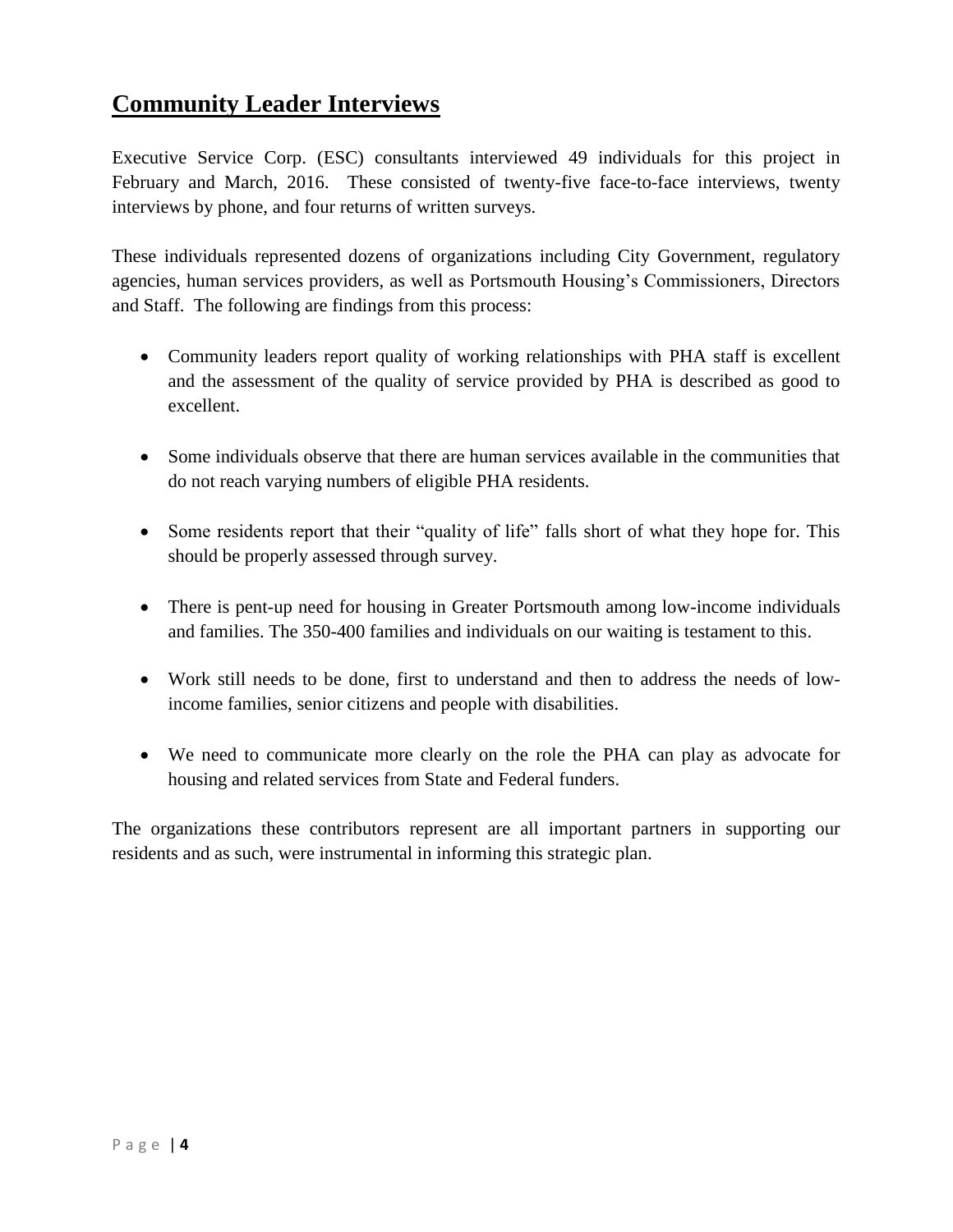#### **Additional Inputs**

Throughout the strategic planning process members of the committee reviewed a variety of articles, reports and statistical sources to help provide input to the plan.

In addition to this literature review, the plan was also informed by immersing ourselves in Portsmouth Housing neighborhoods through community meetings, special events and by an overall presence in the community. This qualitative study helped us understand the current state of relationships between our staff and our residents and gave us ideas to foster more trust, a greater sense of equality and an increased sense of ownership in their communities.

All of these inputs forced us to listen intently to our residents, leading us to a better understanding of the impact of individual behavior as well as the collective impact of the on the culture and social capital of the communities.

We learned about the challenges and high costs of living in chronic state of scarcity and helped us develop ideas and strategies that will help improve access to resources, reframing of goals and expectation, empowering residents to make positive changes in themselves and their communities, providing easy access to information and creating the slack that is needed for people to pursue a brighter future.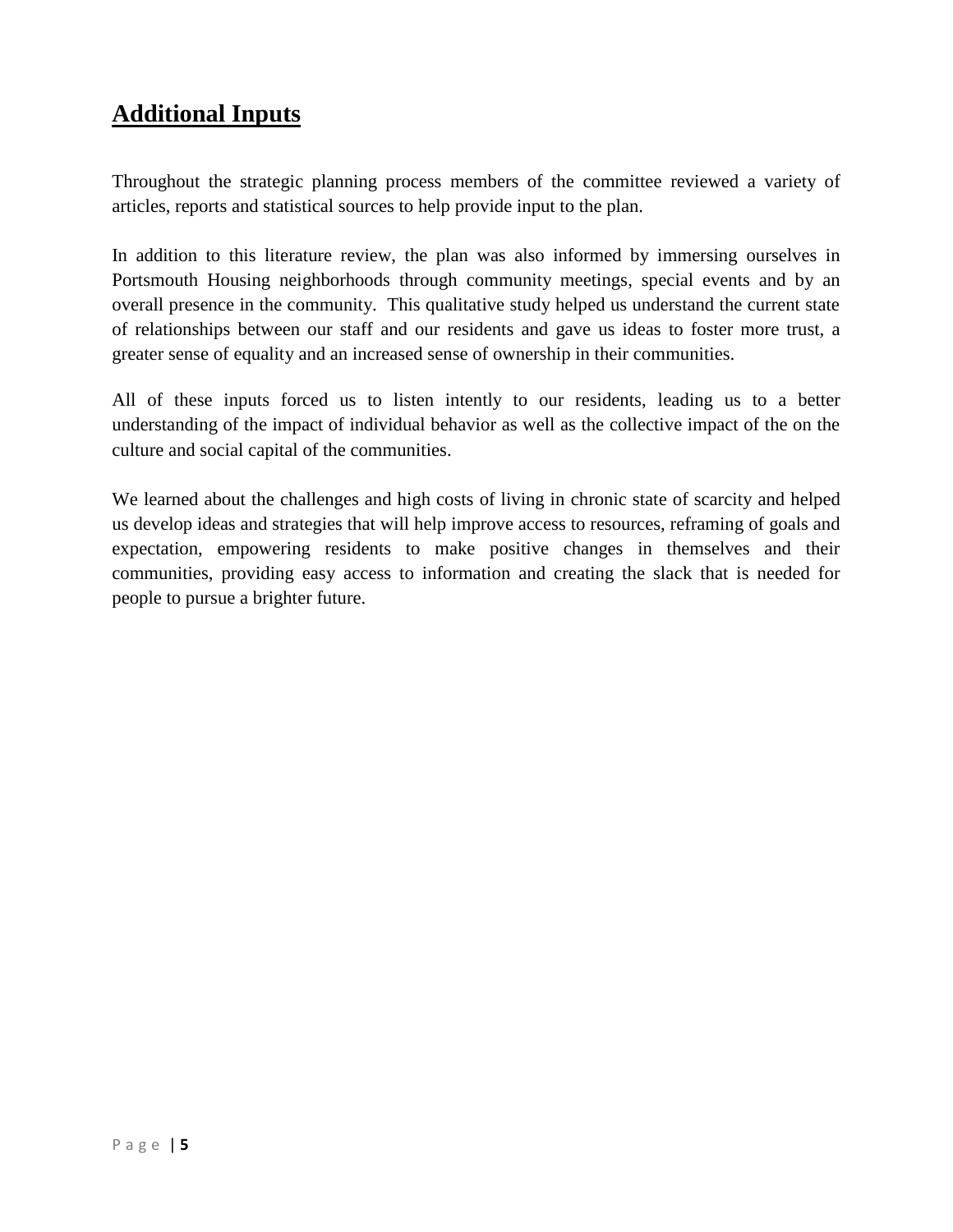# *Goal One*

Create a culture of caring, open and empathetic staff and neighbors and for PHA staff and leadership to hear from and understand PHA residents, their ideal good and improving Quality of Life.

#### *Objective 1-1*

Create a culture of caring, open and empathetic staff and neighbors and for PHA staff and leadership to hear from and understand from PHA residents, their ideal good and improving Quality of Life.

#### *Objective 1-2*

Based upon the findings that are a result of Objective 1, determine what is currently being done well and what needs to be improved on for our residents as a result of PHA staff, partner or community involvement.

### *Objective 1-3*

Encourage, educate, motivate and empower residents to work together and take ownership of their community.

### *Objective 1-4*

Improve the PHA's organizational, financial, regulatory and fundraising programs to support additional Quality of Life improving activities.

### *Objective 1-5*

Increase resident enrollment in personal development and job training programs.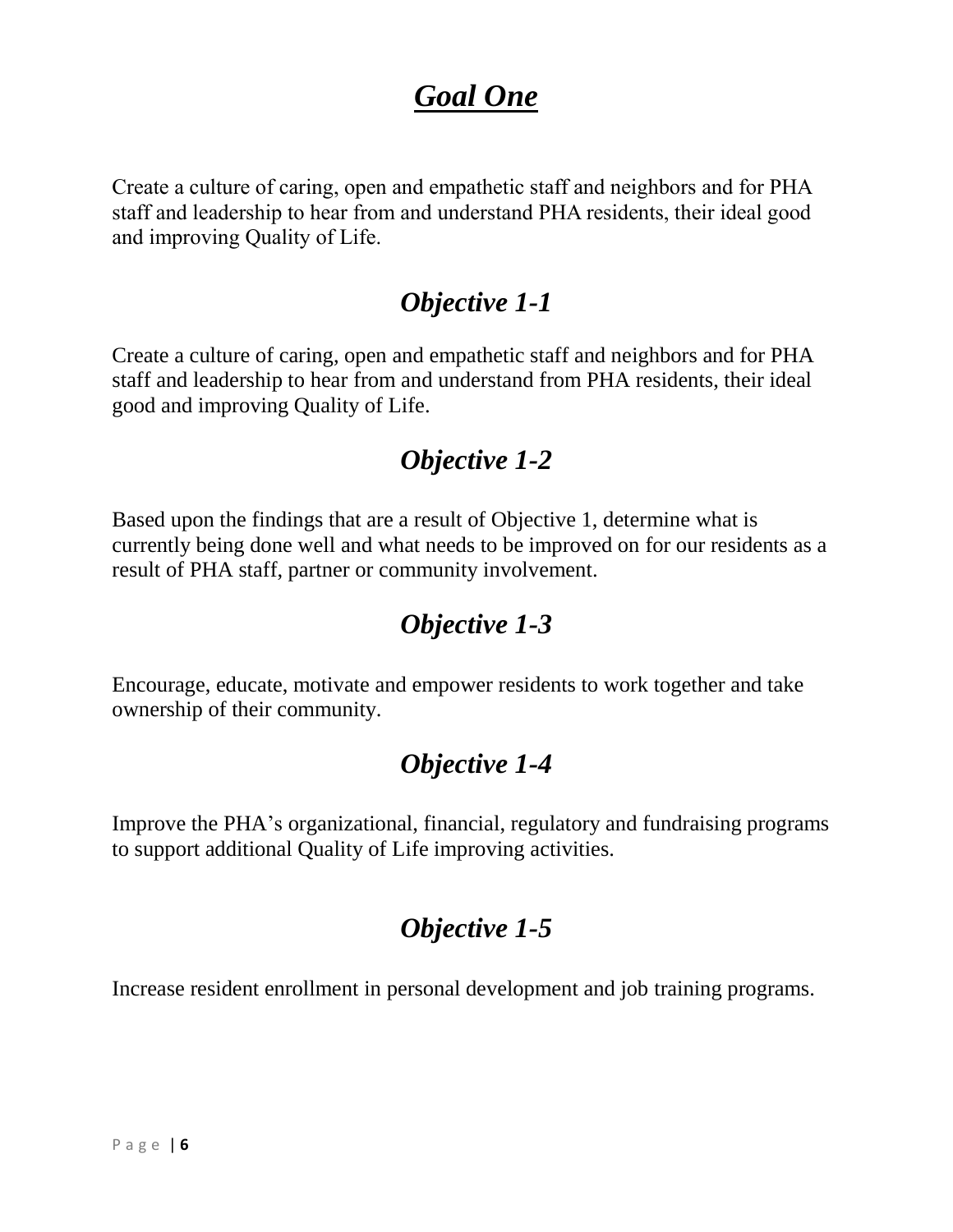# *Goal - 2*

To encourage strong partnerships with organizations and individuals that will serve to support our residents and strengthen the capacity of the PHA.

#### *Objective 2-1*

Continually identify partners who can help serve the needs of our residents.

#### *Objective 2-2*

Develop a comprehensive external communications plan with the goal of reaching partner organizations and the wider Portsmouth community.

#### *Objective 2-3*

Evaluate partnerships for the purpose of securing funding for initiatives aimed at PHA residents.

#### *Objective 2-4*

Connect partner networks for collective impact.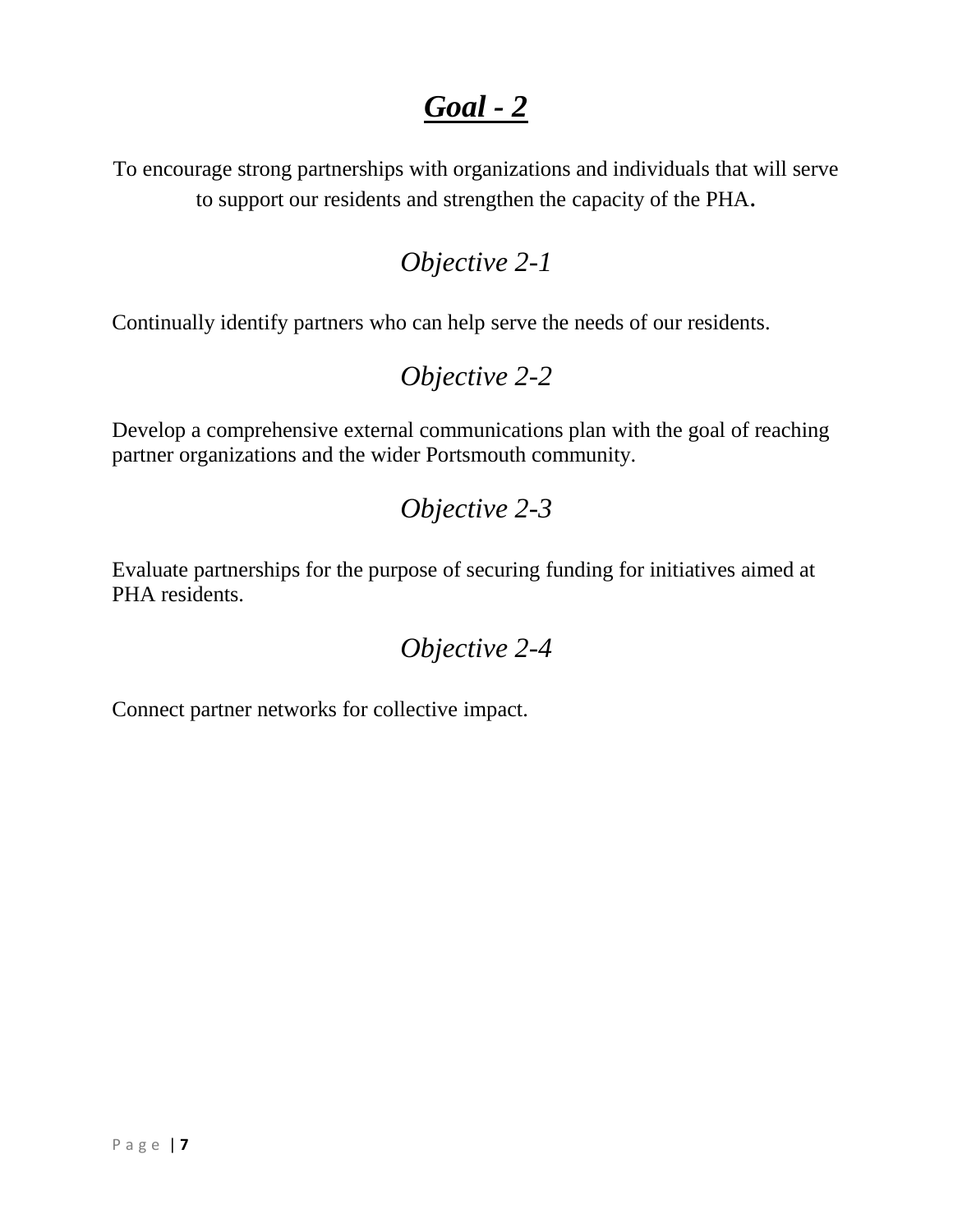# *Goal 3*

To achieve operational excellence through improved efficiencies, staff development and best practices in housing authority management.

#### *Objective 3-1*

Evaluate business processes, practices and costs to create continual and measurable improvements.

## *Objective 3-2*

Implement a Continuous Improvement Plan.

*Objective 3-3*

Invest in staff training.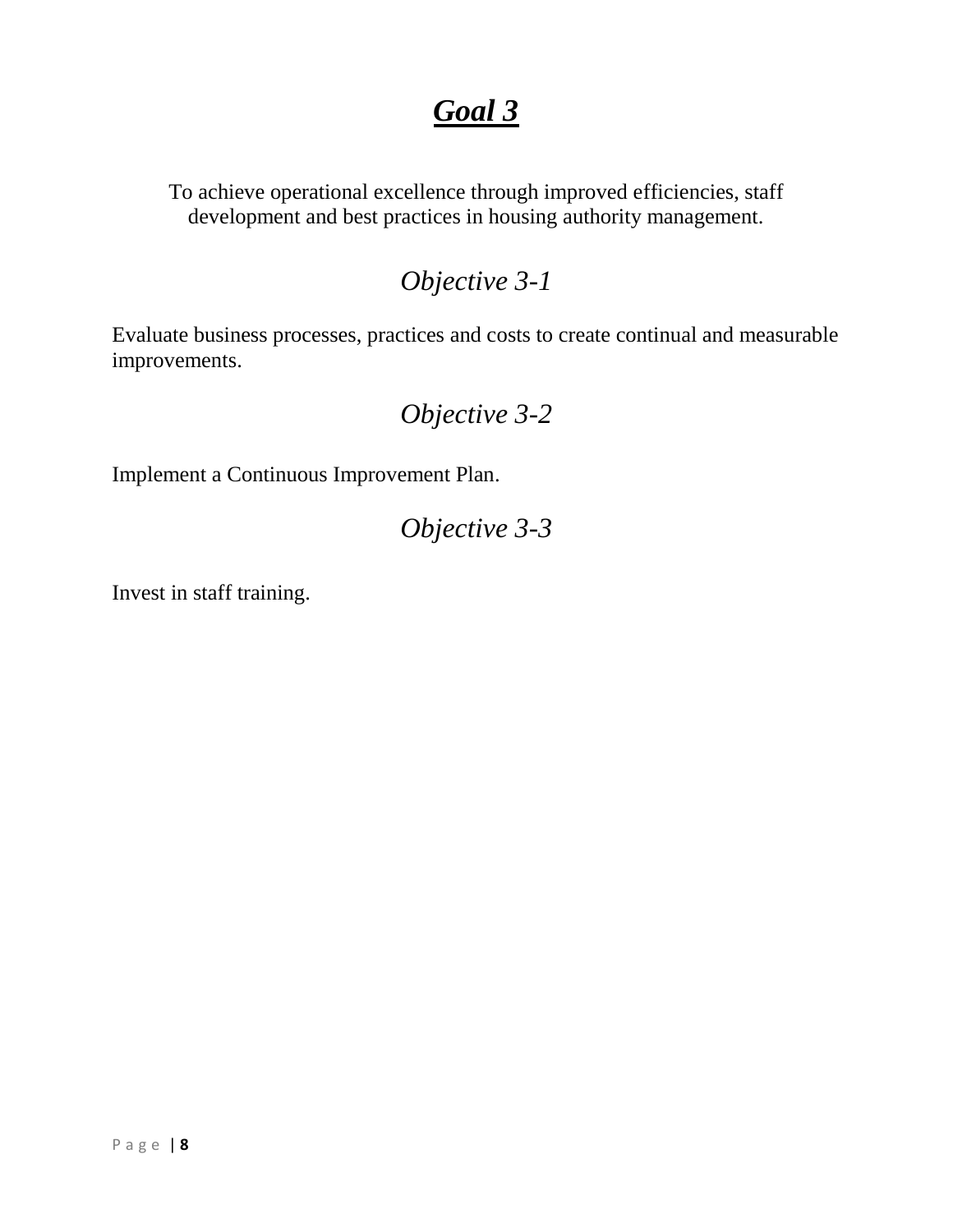# *Goal Four*

To grow and preserve the supply of affordable housing in Portsmouth.

# *Objective 4-1*

Add to or preserve affordable housing units by building, redeveloping and acquiring properties to preserve permanent affordability.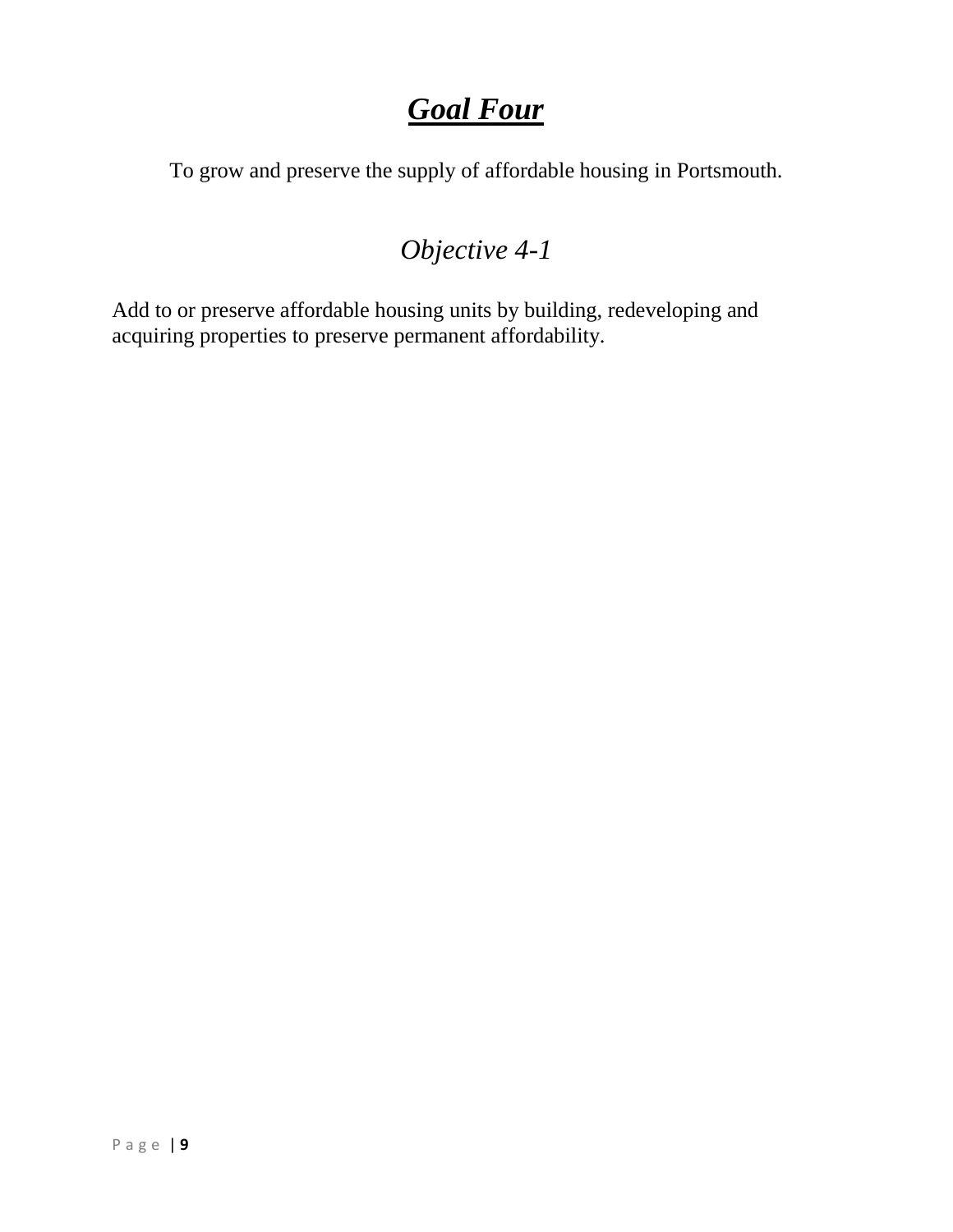### **References**

Bureau, NH Dept. of Employment Security. Portsmouth NH Profile, Economic & Labor Market Information Bureau, January 2016

Cambridge (MA) Housing Authority, Annual Report, April 1, 2012 – March 31, 2013. Drucker, Peter F. Five Most Important Questions. Wiley & Co., March, 2015 (seminal nonprofit marketing approach that inspired strategic planning for several national and local nonprofit organizations 1990 – 2010).

Germain, Nicholas. Notes from conversations with Residents of Portsmouth Housing Authority properties

Laconia NH Housing Authority Strategic Plan. 2015. http:laconiahousing.org/StrategicPlan.php

**Moving to Work.** US Department of Housing and Urban Development. Frequently Asked Questions. From the website: <http://portal.hud.gov/hudportal/HUD/src> .

**Moving to Work Expansion.** From the HUD website.

Portsmouth Housing Authority. Certification Living – Tenant Statistics Report. Applications Waiting List Statistics Report.

**Rental Assistance Demonstration.** Center on Budget and Policy Priorities. Report: Will Fischer, November 7, 2014.

**American Society for Quality** - www.asq.org

**Standard Operating Procedures** - asq.org/quality-progress/2013/12/back-to-basics/pyramidscheme.html

**Process Mapping** – asq.org/quality-process/2003/01/problem-solving/a-simple-processmap.html

**Failure Mode Effect Analysis** – asq.org/learn-about-quality/process-analysistool/overview/fmea.html